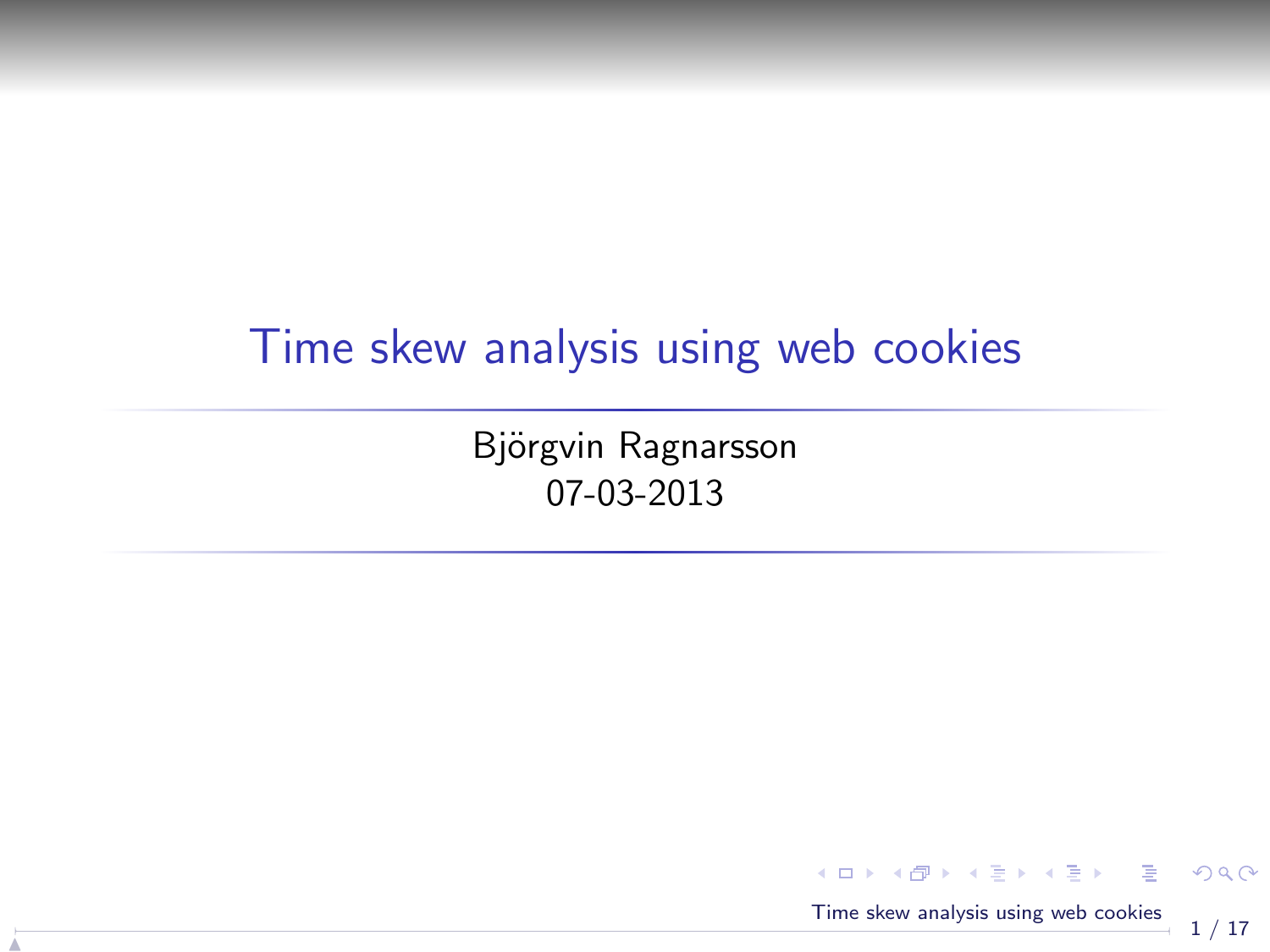# The problem

- $\blacktriangleright$  Timestamps are important for forensics...
- $\blacktriangleright$  ...but the timekeeper is unreliable
- $\blacktriangleright$  How far off was the system clock when the timestamp was created?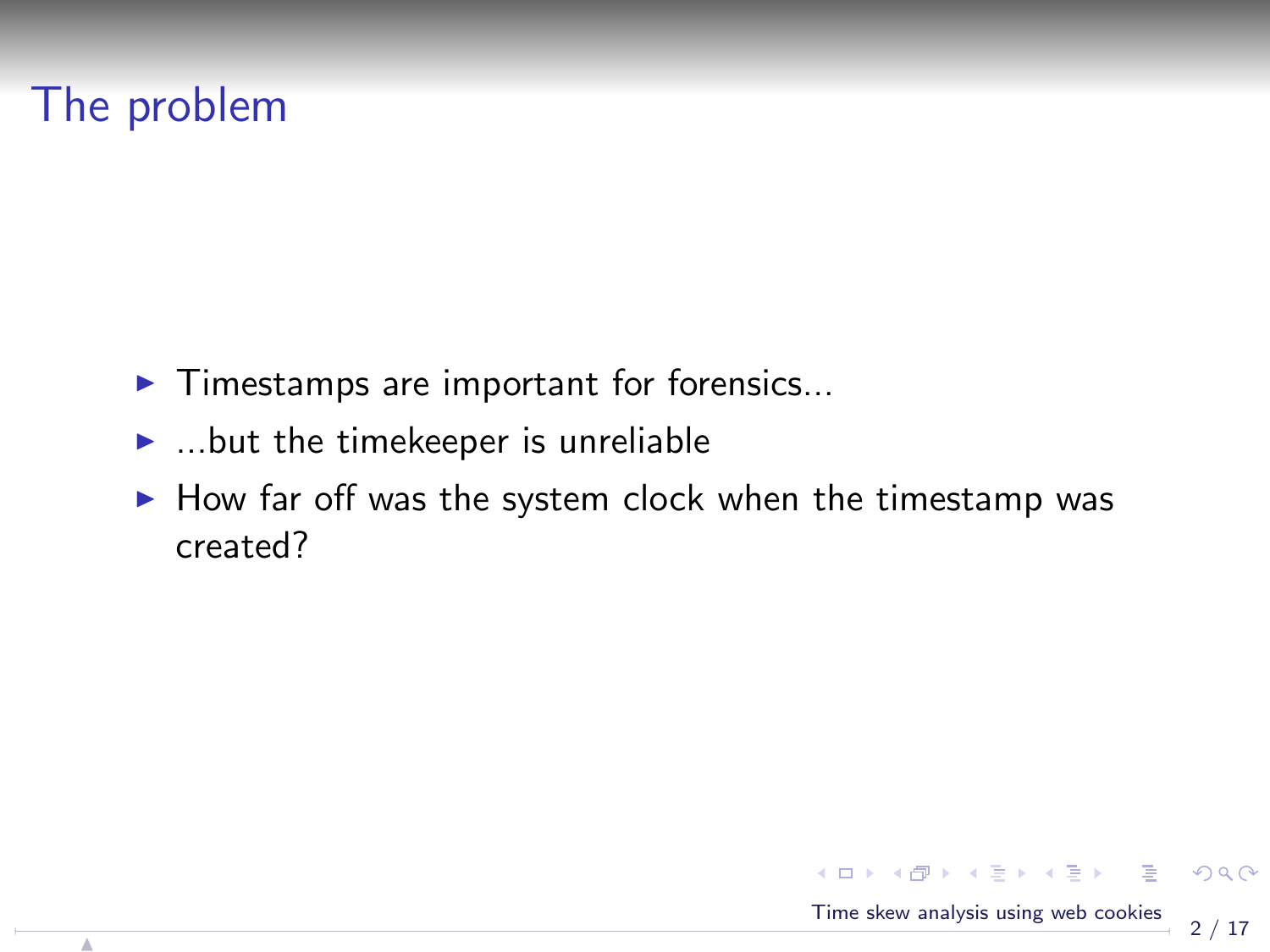# 11 years ago: the solution

N

| 58 | 白 <div class="clocknow"></div>         |                                   |                         |                                                                                           |                           |
|----|----------------------------------------|-----------------------------------|-------------------------|-------------------------------------------------------------------------------------------|---------------------------|
| 59 | <span class="stream">klukkan er</span> |                                   |                         |                                                                                           |                           |
| 60 |                                        |                                   |                         | <span_id="liveclock" data-date="Tue Mar 05 2013 20:16:09 GMT">20:16</span_id="liveclock"> |                           |
| 61 | $\langle$ /div $\rangle$               | $\approx 19$                      |                         |                                                                                           |                           |
| 62 | <hr class="stream"/>                   | File Edit                         | 68A32d01 Properties     |                                                                                           | 2x                        |
| 63 |                                        | $\bigcirc$ Back $\ast$ $\bigcirc$ |                         | General Security Summary                                                                  |                           |
| 64 | $\langle$ /div>                        |                                   |                         |                                                                                           |                           |
| 65 | $\langle$ /div>                        | Address <b>C</b>                  | $\overline{\mathbf{e}}$ | 68A32d01                                                                                  | Mozilla\SeaMonkey\Profile |
| 66 |                                        | $\overline{\mathbf{m}}$           |                         |                                                                                           |                           |
| 67 |                                        | 68A32d01                          | Type of file:           | File                                                                                      |                           |
| 68 |                                        |                                   | Description: 68A32d01   |                                                                                           |                           |
| 69 | <div class="middle"></div>             |                                   |                         |                                                                                           |                           |
| 70 | <div class="wrap"></div>               |                                   | Location:               | C:\Documents and Settings\bjorgvin.TM8141\Loca                                            |                           |
| 71 |                                        |                                   | Size:                   | 45,0 KB (46.116 bytes)                                                                    |                           |
| 72 | 白 <div class="pqmain"></div>           |                                   |                         | Size on disk: 48.0 KB (49.152 bytes)                                                      |                           |
| 73 | 白 <div class="wrap"></div>             |                                   |                         |                                                                                           |                           |
| 74 | 白 <div class="tophead"></div>          |                                   | Created:                | 3. mars 2013. 15:24:06                                                                    |                           |
| 75 |                                        |                                   | Modified:               | 5. mars 2013, 21:19:33                                                                    |                           |
| 76 | $\langle$ /div>                        |                                   | Accessed:               | 5. mars 2013, 21:19:33                                                                    |                           |

メタメメ ミメメ ミメ [Time skew analysis using web cookies](#page-0-0)

 $\leftarrow$   $\Box$ 

活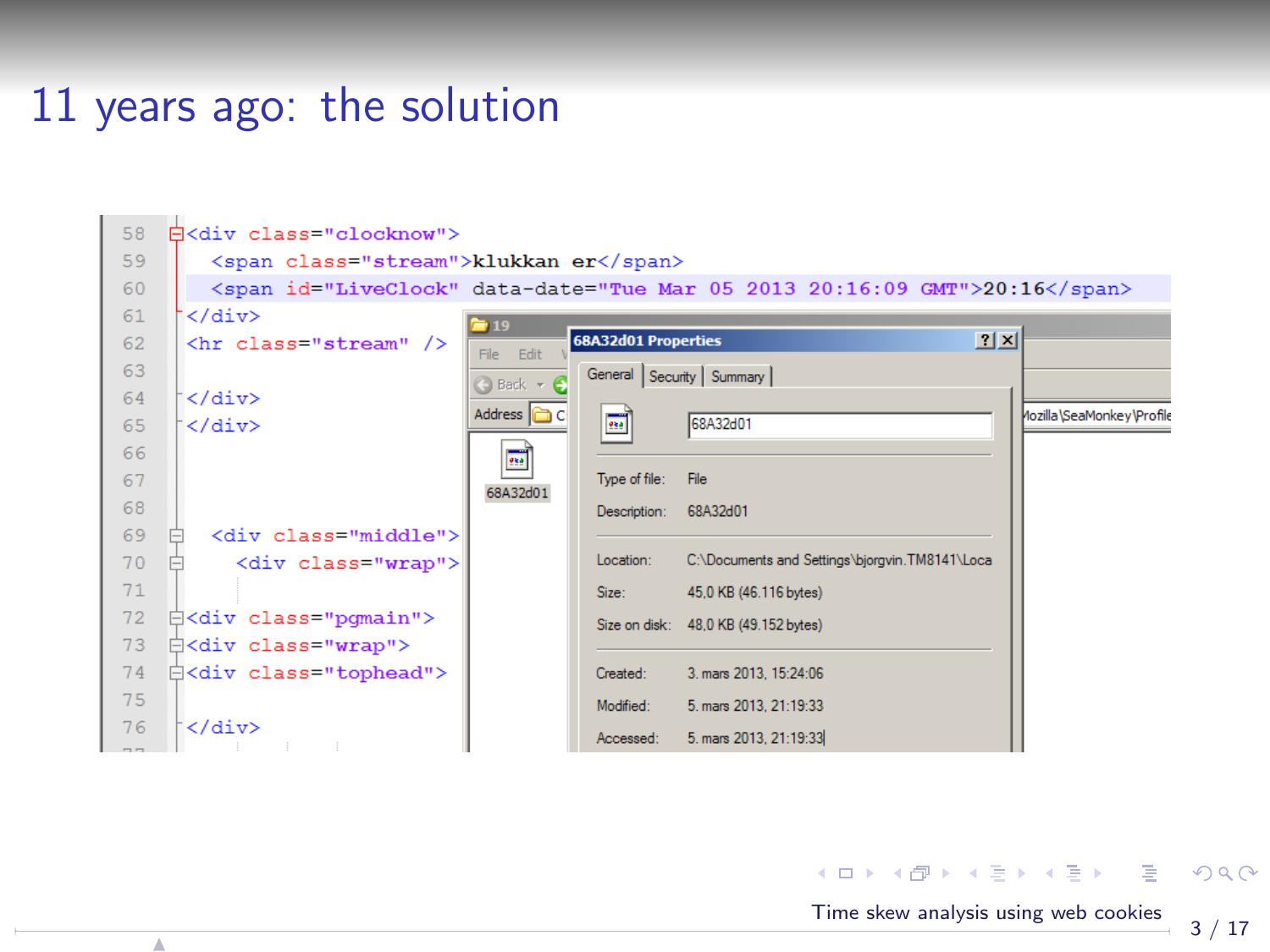### 11 years ago: problems

 $\blacktriangleright$  Manual work

N

- $\blacktriangleright$  Dynamic or static timestamps?
- $\blacktriangleright$  Is the server time reliable?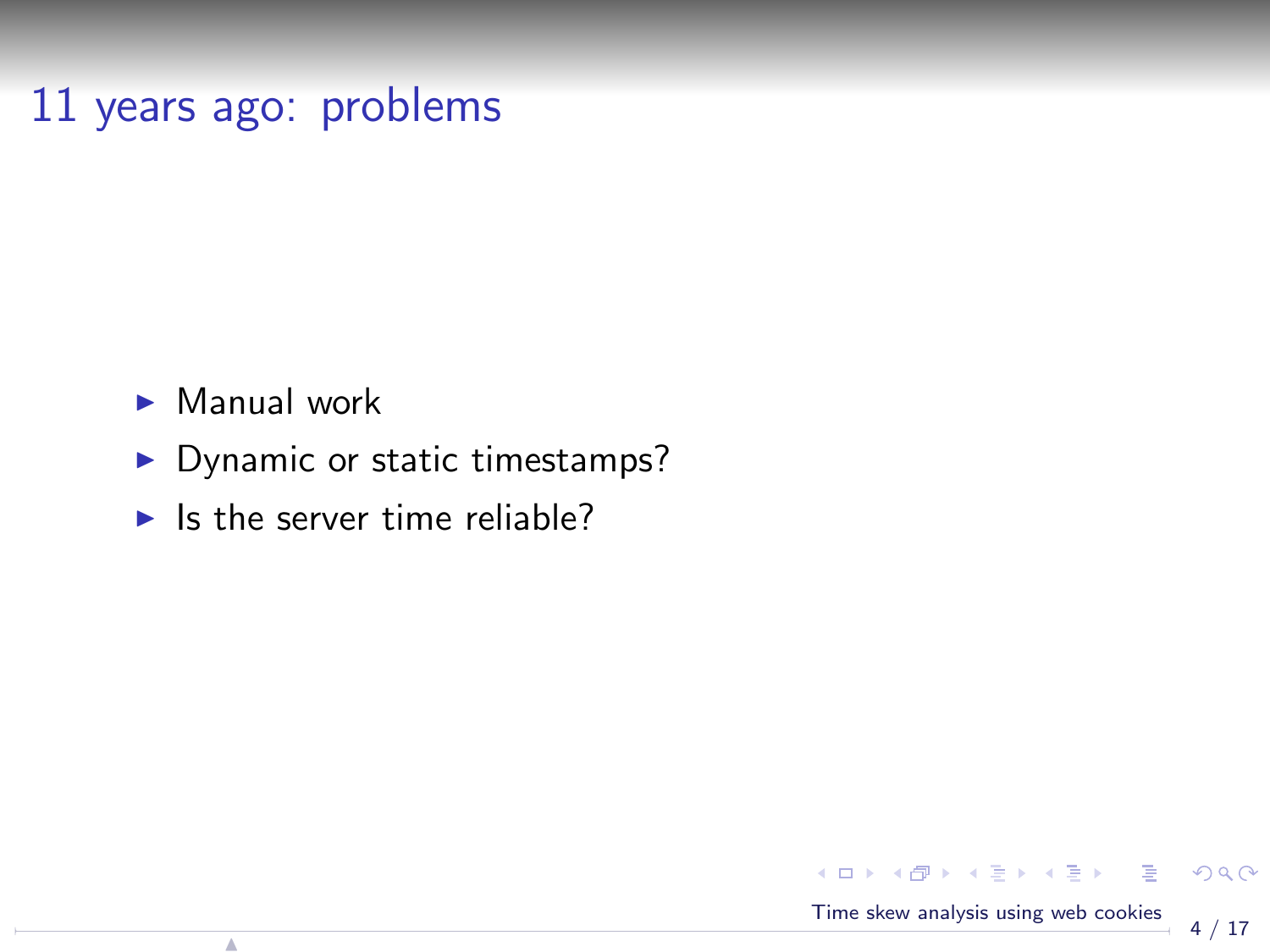Deriving skew from cookies (1/3)

N

```
HTTP/1.0 200 OKDate: Fri, 21 Sep 2012 05:51:31 GMT
Status: 200 OK
Set−C o oki e :
  productId = 17;expires=Fri, 28-Sep-12 05:51:31 GMT;
  domain=example . com
```
K ロ > K 何 > K 君 > K 君 > 「君」 の Q Q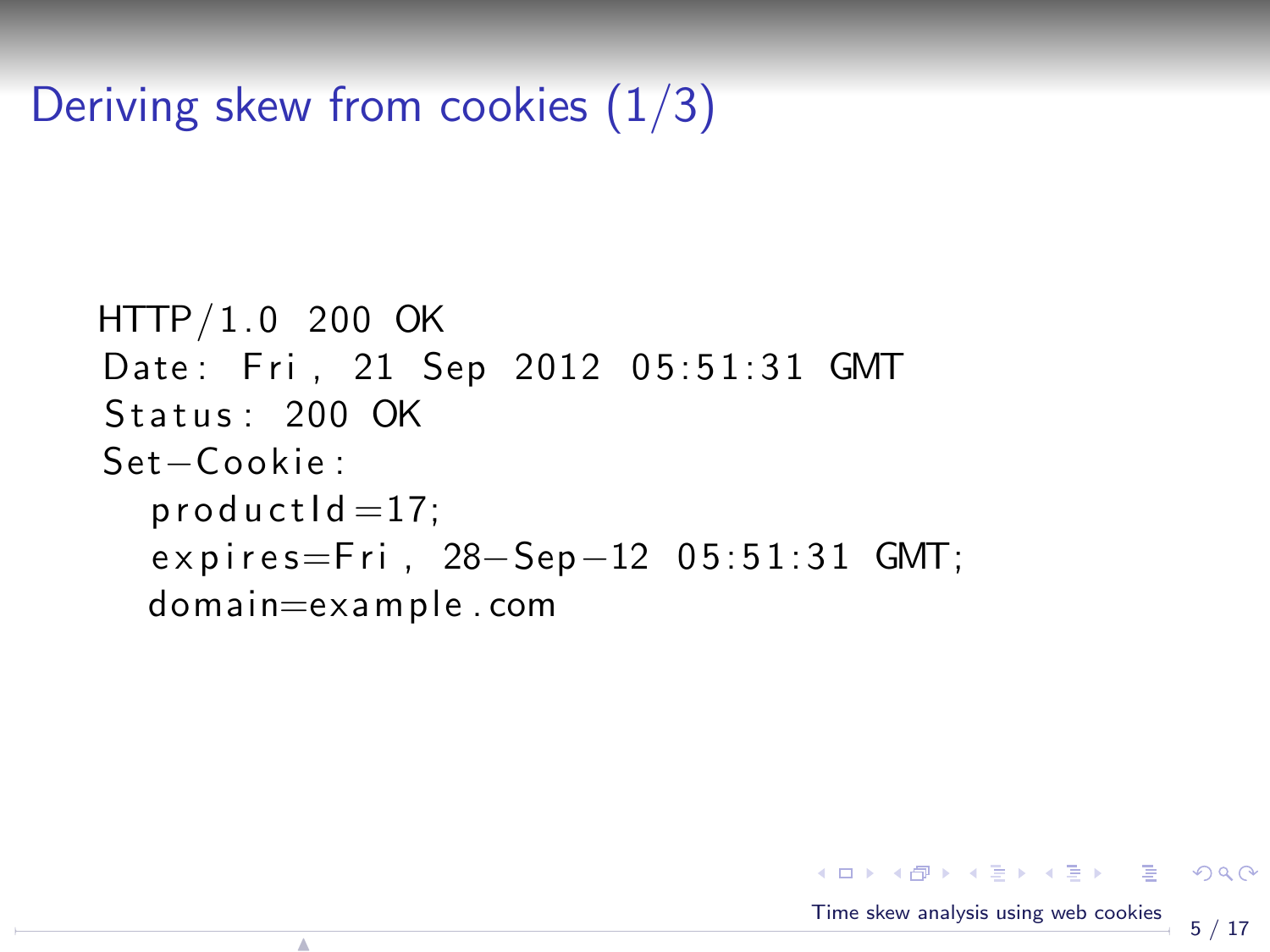# Deriving skew from cookies (2/3)

| id ·                 | 9768        |
|----------------------|-------------|
| baseDomain:          | example.com |
| name:                | productId   |
| value:               | 17          |
| host:                | example.com |
| path:                |             |
| $expiry$ :           | 1348811491  |
| $c$ reation $T$ ime: | 1348206691  |

N

K ロ ▶ K 個 ▶ K 君 ▶ K 君 ▶ ○君 [Time skew analysis using web cookies](#page-0-0)

 $299$  $\stackrel{1}{\rightarrow}$  6 / 17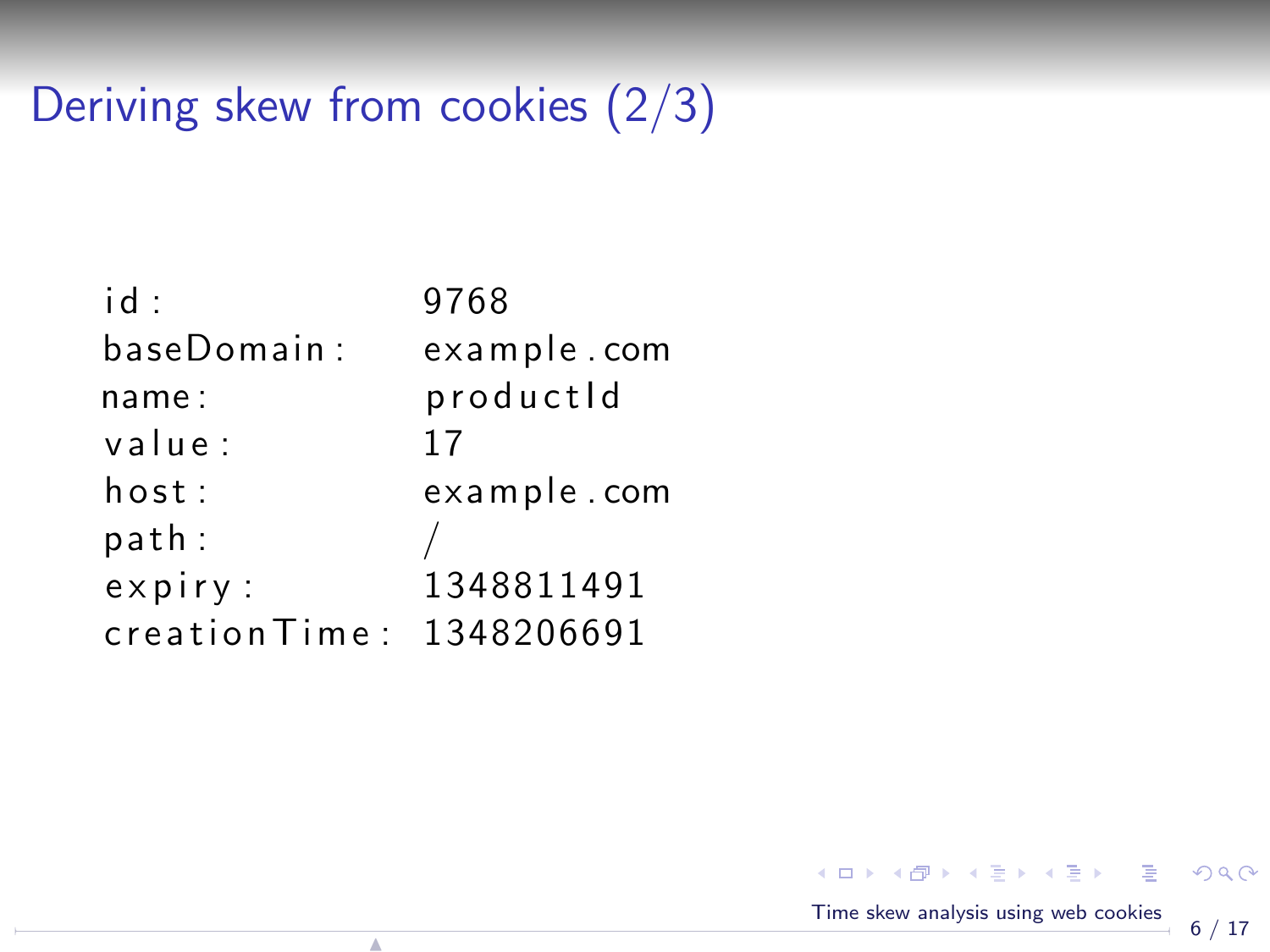Deriving skew from cookies (3/3)

```
Set−C o oki e :
  productId = 17;Max−Age =604800;
  domain=example . com ;
```
N

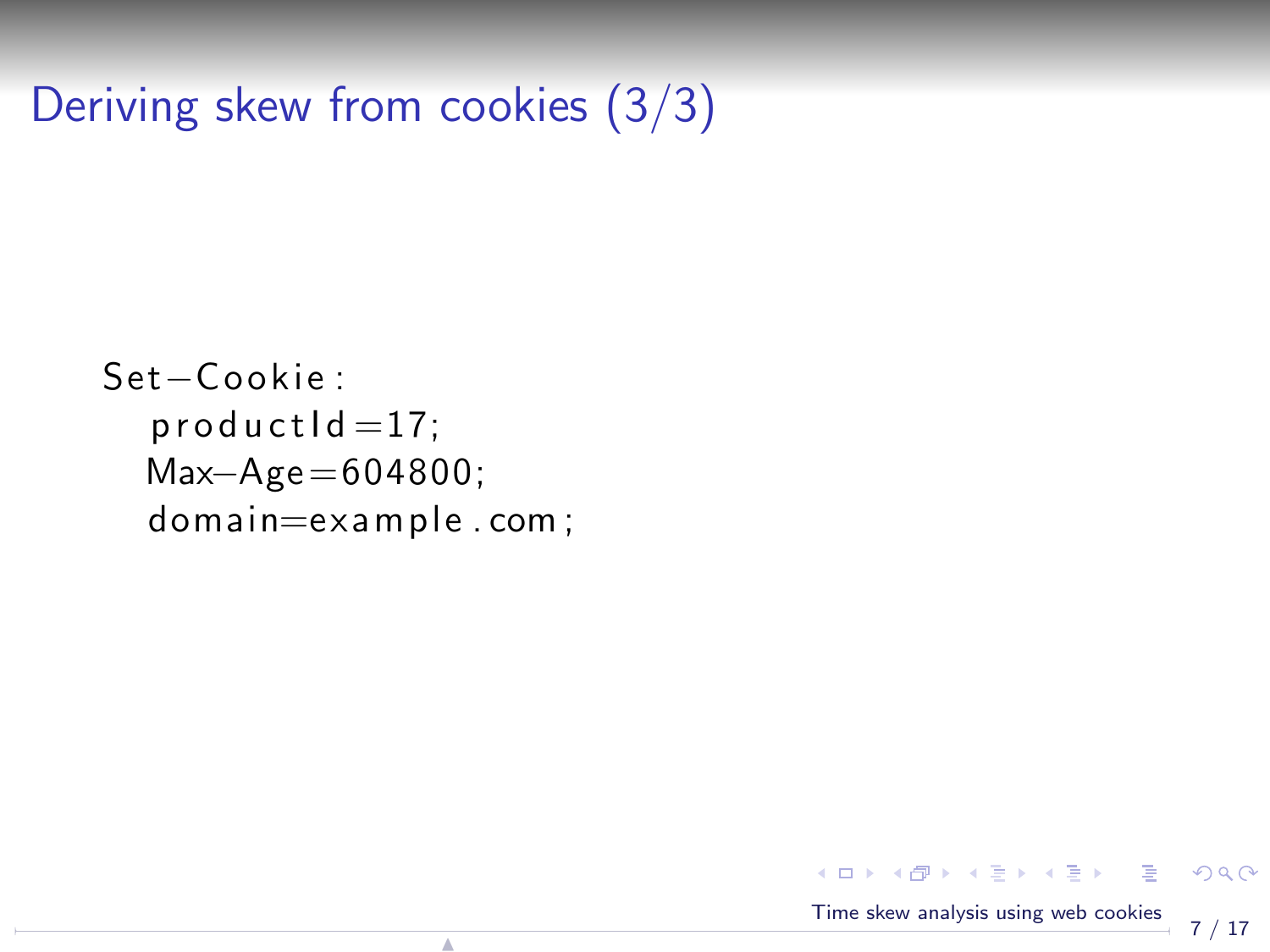# Algorithm 1: ranking possible skews

For each cookie in a browser cookie DB:

- 1. Find probability that it usable
- 2. Calculate possible skews
- 3. Add probability to the rank of each possible skew

4.000

メ御 メメ きょくきょう 君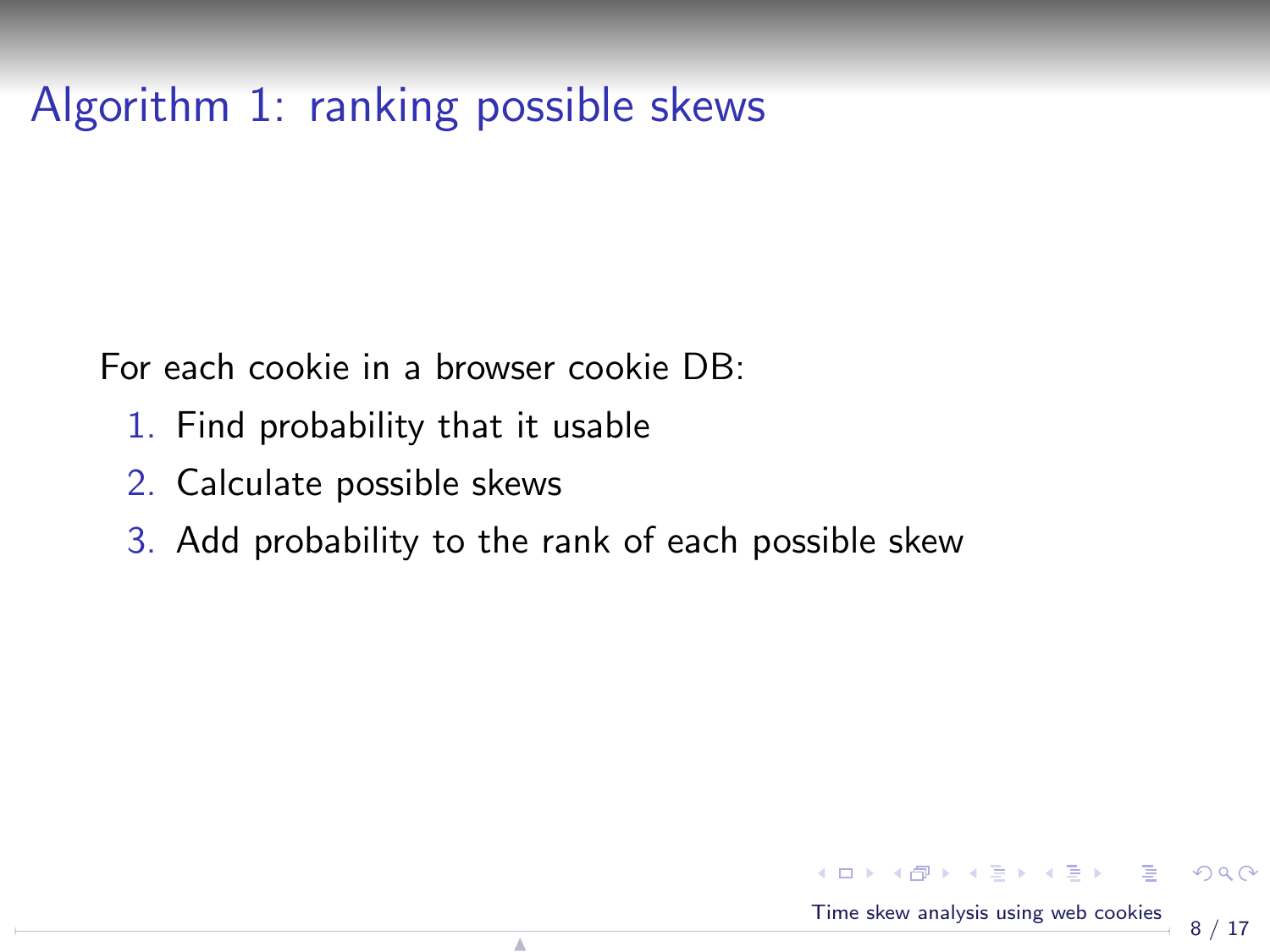### Processing the corpus

| Web sites requested                   | 10.000 |
|---------------------------------------|--------|
| Number of User agents used            | 14     |
| Cookies in responses                  | 59.453 |
| Cookies with both Max-Age and expires | 481    |
| Cookies with only Max-Age             | 355    |
| Cookies with only expires             | 28.764 |

Table: Statistics on the HTTP Header Survey, 2012/09/22

[Time skew analysis using web cookies](#page-0-0)

メロメ メ部メ メミメ メミメ

9 / 17

 $299$ 

- 로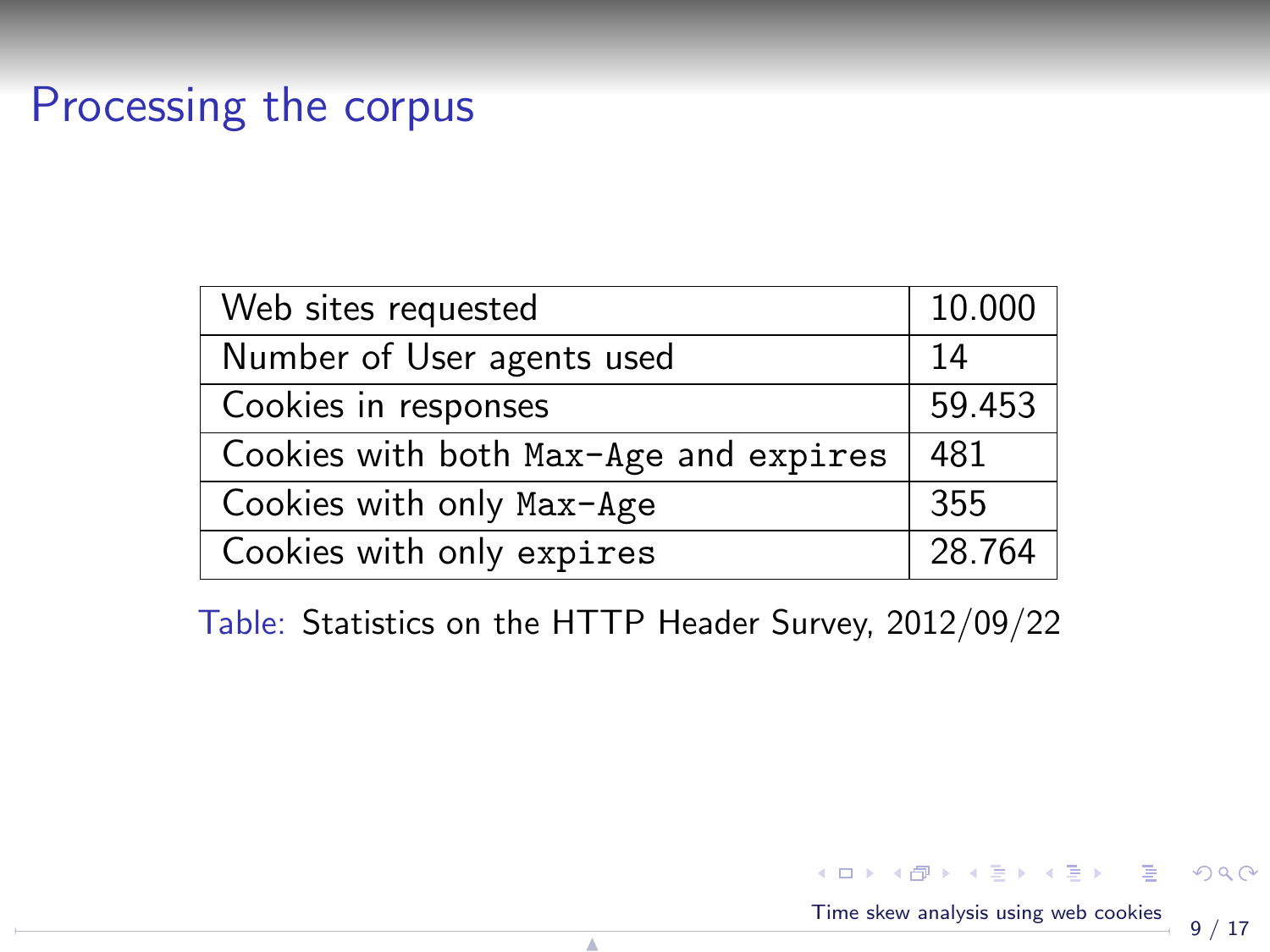# Processing the corpus: Frequency of bad expiry dates

| 95           | $2019 - 12 - 23$ $23:50:00$ |  |
|--------------|-----------------------------|--|
| 67           | $1970 - 01 - 01$ 00:00:01   |  |
| 16           | $2020 - 02 - 19$ 14:28:00   |  |
| 13           | $1970 - 01 - 01$ 00:00:10   |  |
| 10           | $2019 - 12 - 31$ $23:00:00$ |  |
| 10           | $1970 - 01 - 01$ 00:00:00   |  |
| <sub>9</sub> | $2096 - 10 - 02$ 07:06:40   |  |
| <sub>9</sub> | $2037 - 12 - 31$ $23:55:55$ |  |
| 8            | $2038 - 01 - 19$ 03:14:07   |  |
| 7            | $1970 - 01 - 01$ $12:00:01$ |  |

N

イロト イ団 ト イヨト イヨト 一店 [Time skew analysis using web cookies](#page-0-0)

<span id="page-9-0"></span> $299$  $-10/17$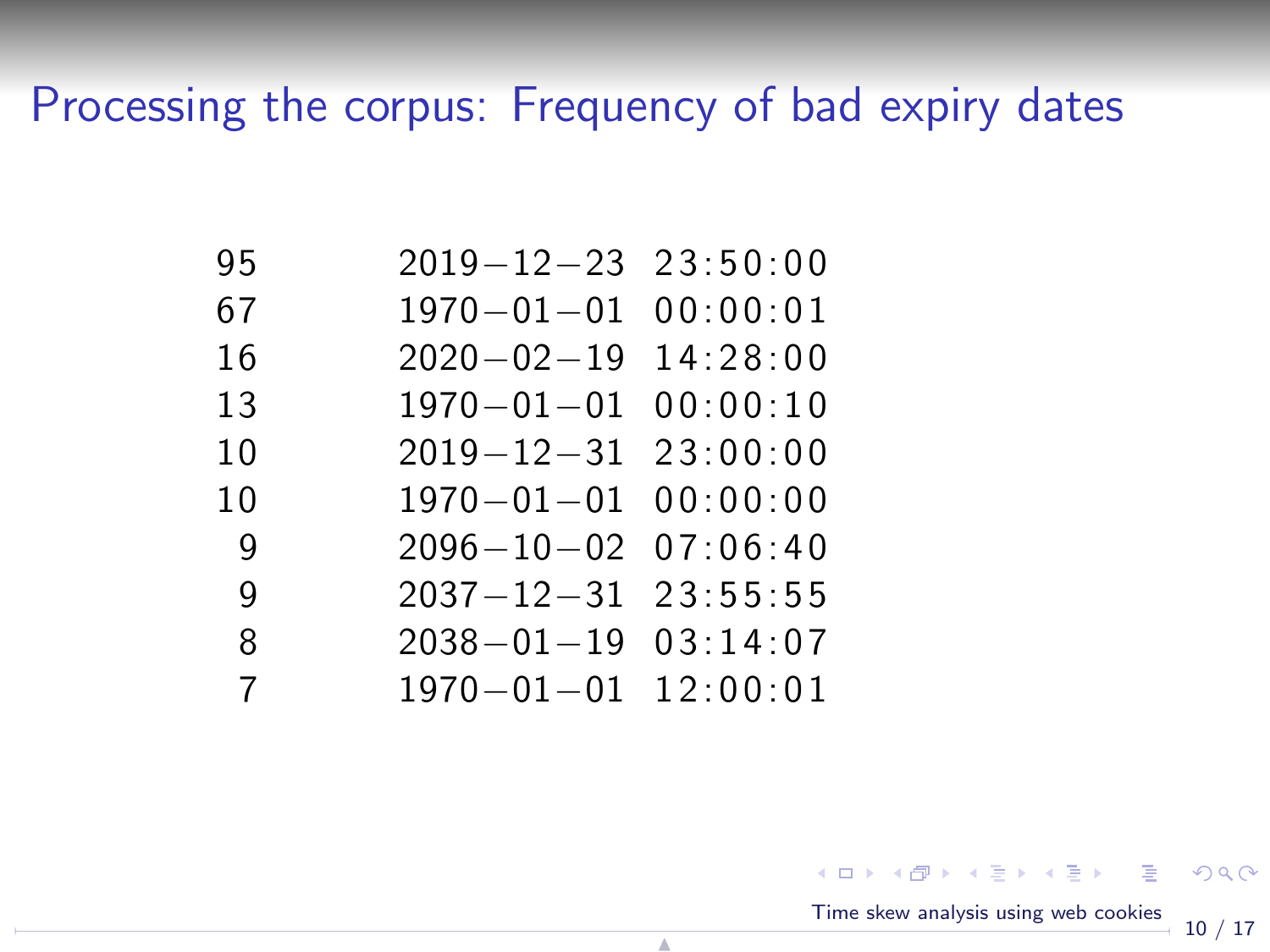#### Processing the corpus: Acquiring server deltas



<span id="page-10-0"></span>11 / 17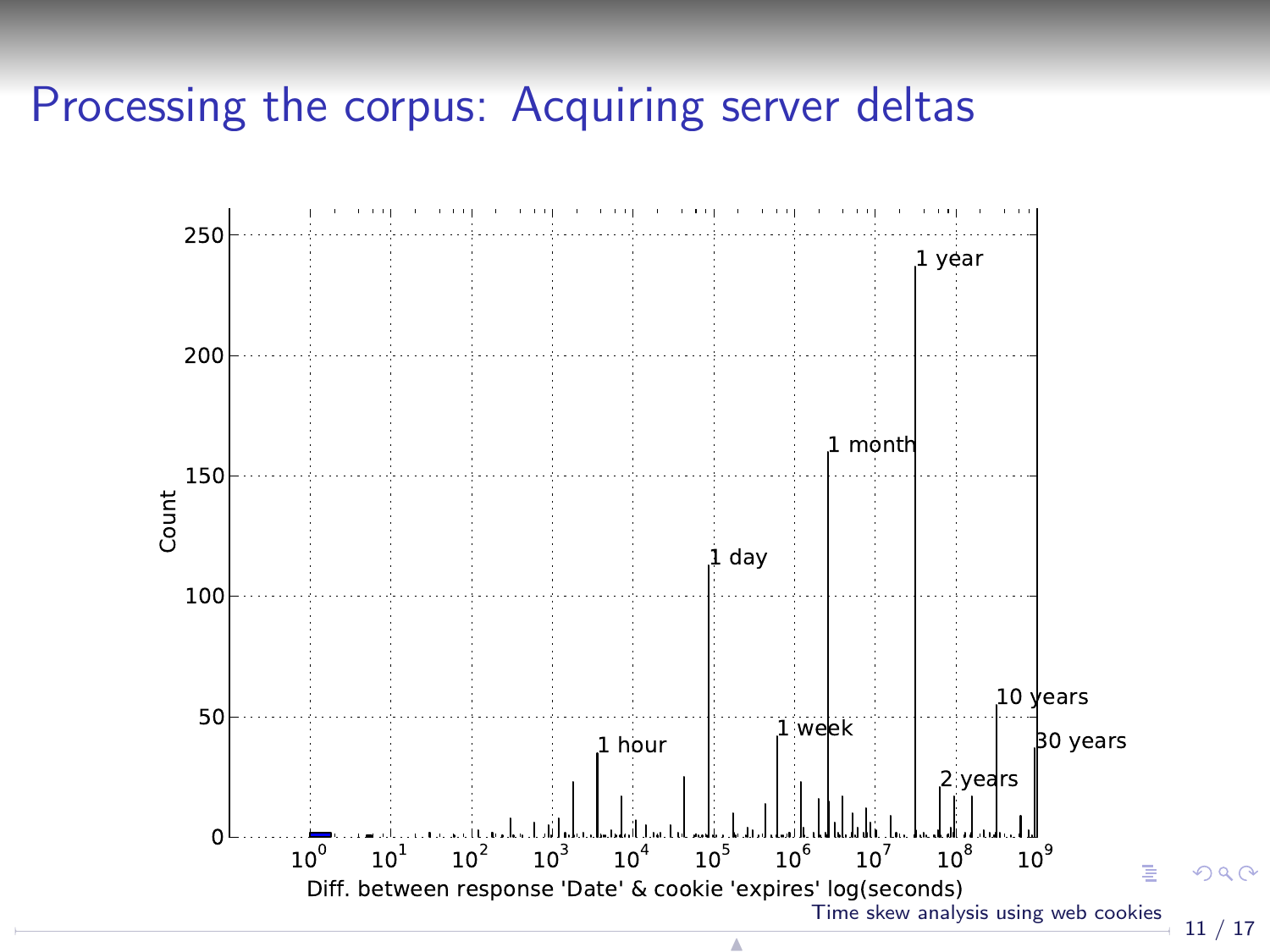#### Processing the corpus: Comparison to a Firefox DB

<span id="page-11-0"></span>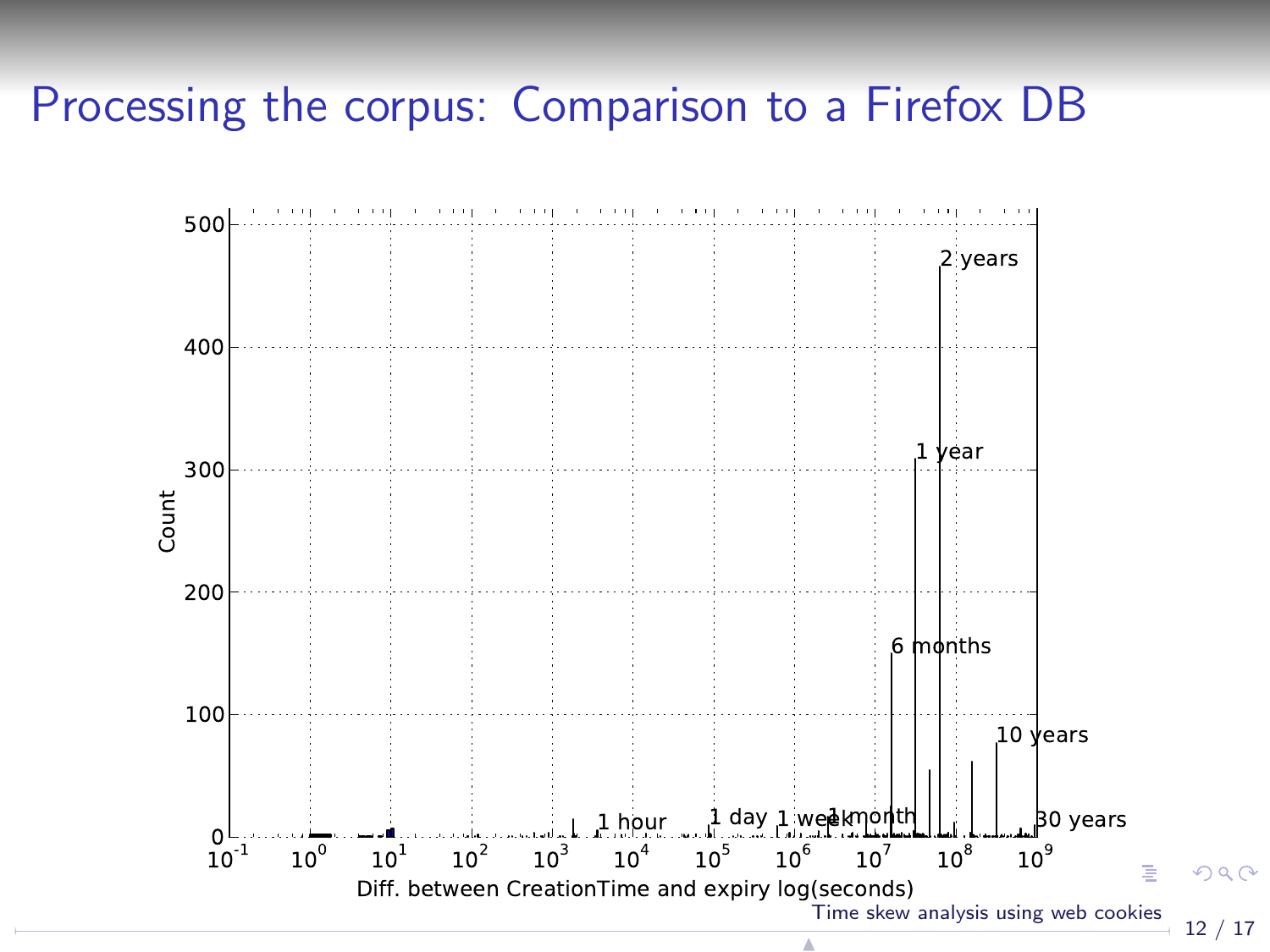### Ranking possible skews: results

. . .

$$
$skewy.py -c 83shack.splite -z top10k.db \ \{-j 0.2 -m 0.028 -bdl BDL.csv -p
$$

|               |                     |            | skew rank cookiecount cookieratio |      |
|---------------|---------------------|------------|-----------------------------------|------|
| $\mathbf{1}$  |                     | $-83$ 0.31 | 1104                              | 0.39 |
| $\mathcal{P}$ | 63071917 0.26       |            | 936                               | 0.33 |
|               | 3 86317 0.22        |            | 780                               | 0.27 |
|               | 4 31535917 0.20     |            | 719                               | 0.25 |
|               | $5 - 31449683$ 0.19 |            | 677                               | 0.24 |

<span id="page-12-0"></span>K ロ ▶ K @ ▶ K 할 ▶ K 할 ▶ ① 할 → ① 의 ① [Time skew analysis using web cookies](#page-0-0)  $13 / 17$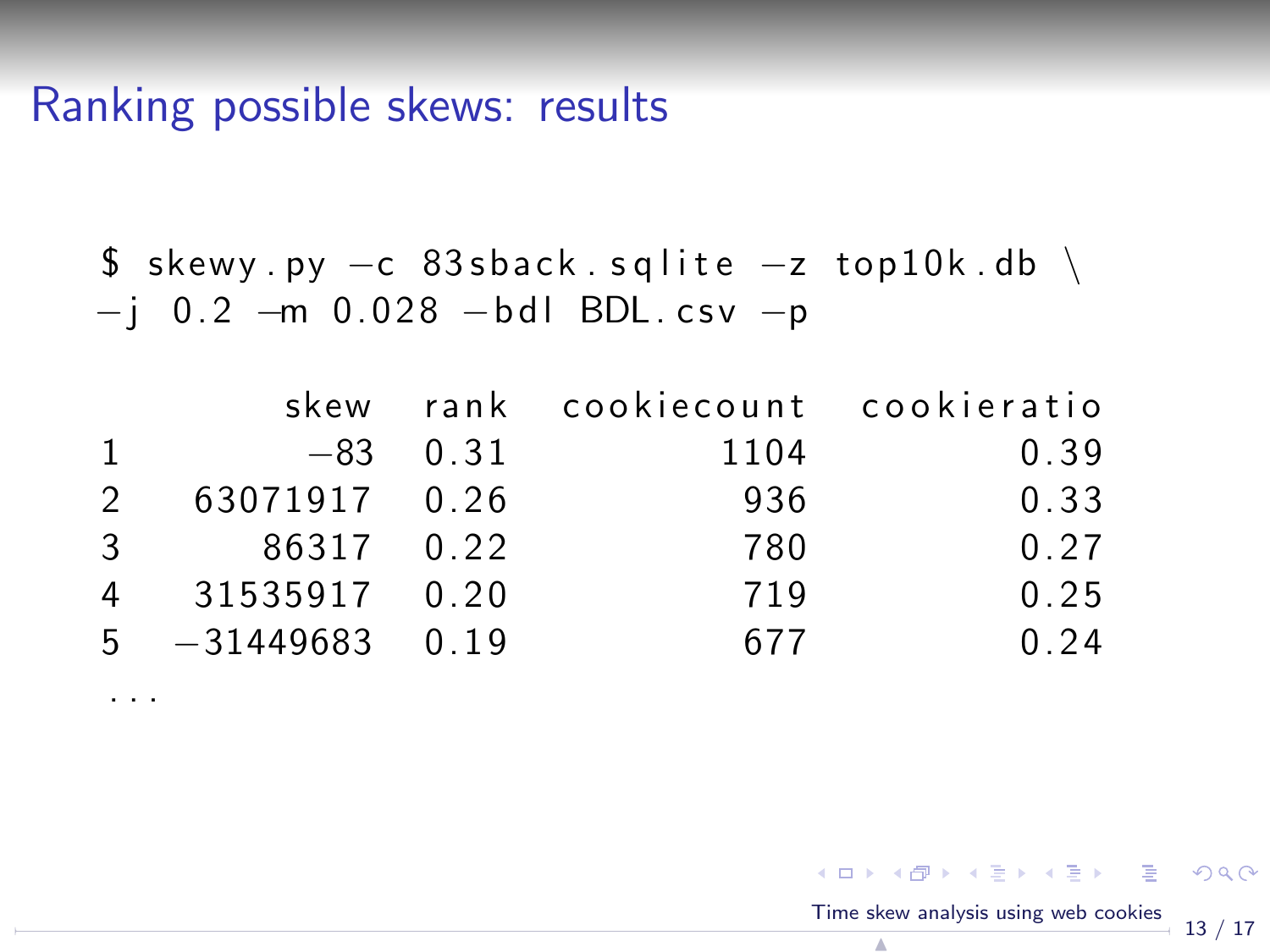# Algorithm 2: finding different skews

Find all groups of 4 cookies which

- 1. have the same possible skews
- 2. have different deltas
- 3. are close as possible in creation time

14 / 17

[Time skew analysis using web cookies](#page-0-0) N

K ロ ▶ K 個 ▶ K 君 ▶ K 君 ▶ ○ 君 │ ◆ 9 Q ⊙

Display the period the group spans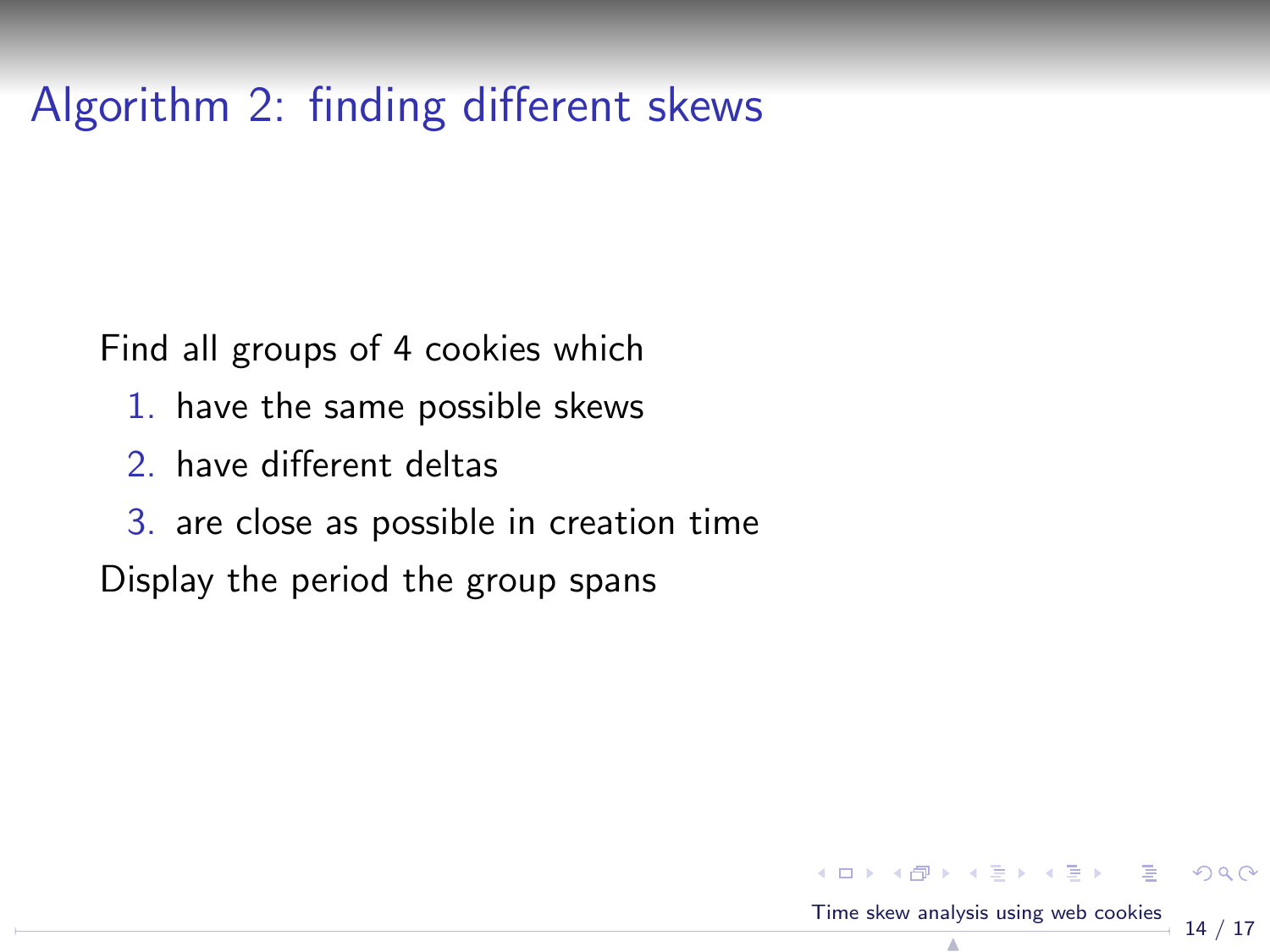Algorithm 2: Results (1/2)



 $2990$ 15 / 17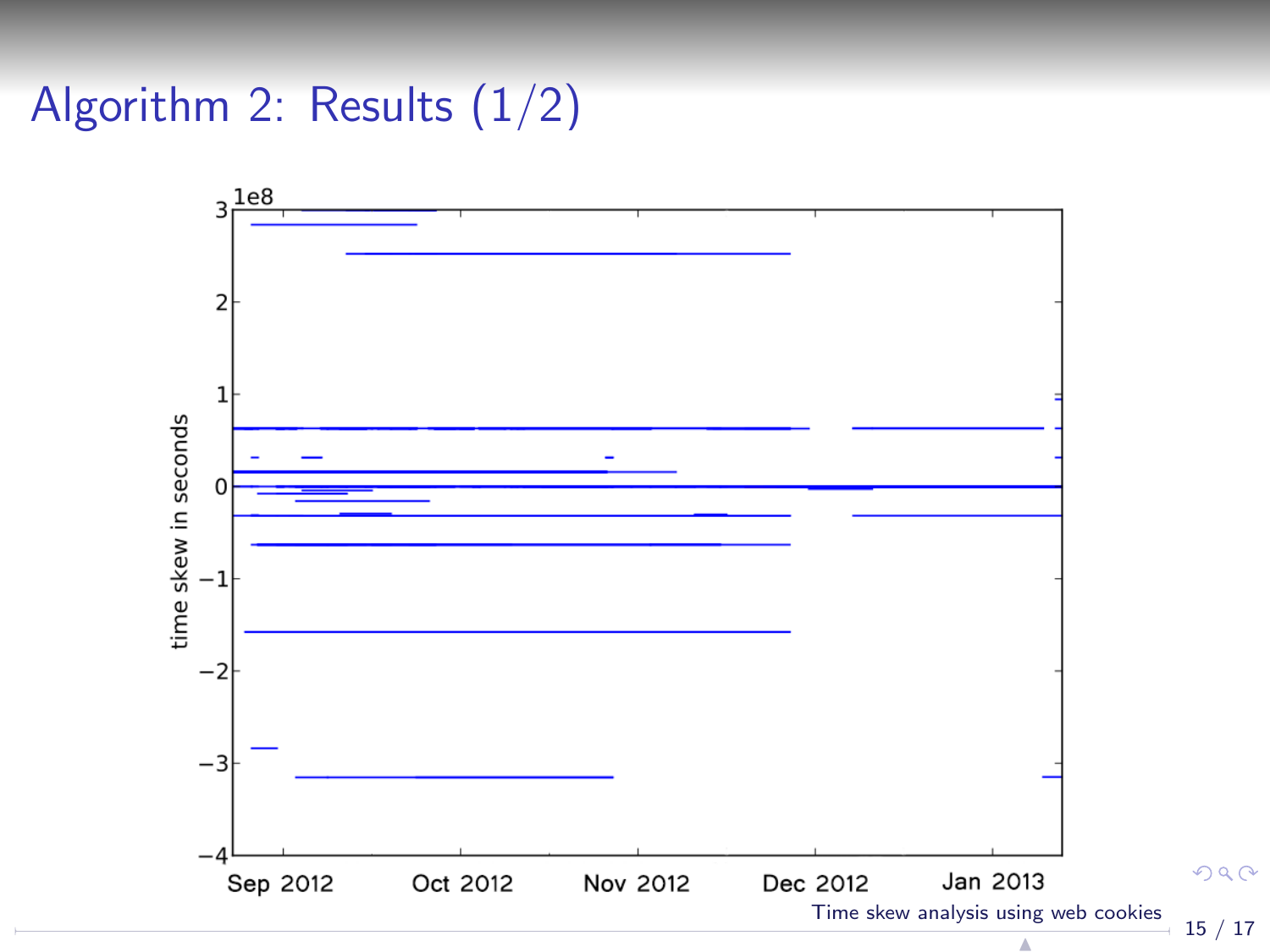Algorithm 2: Results (2/2)